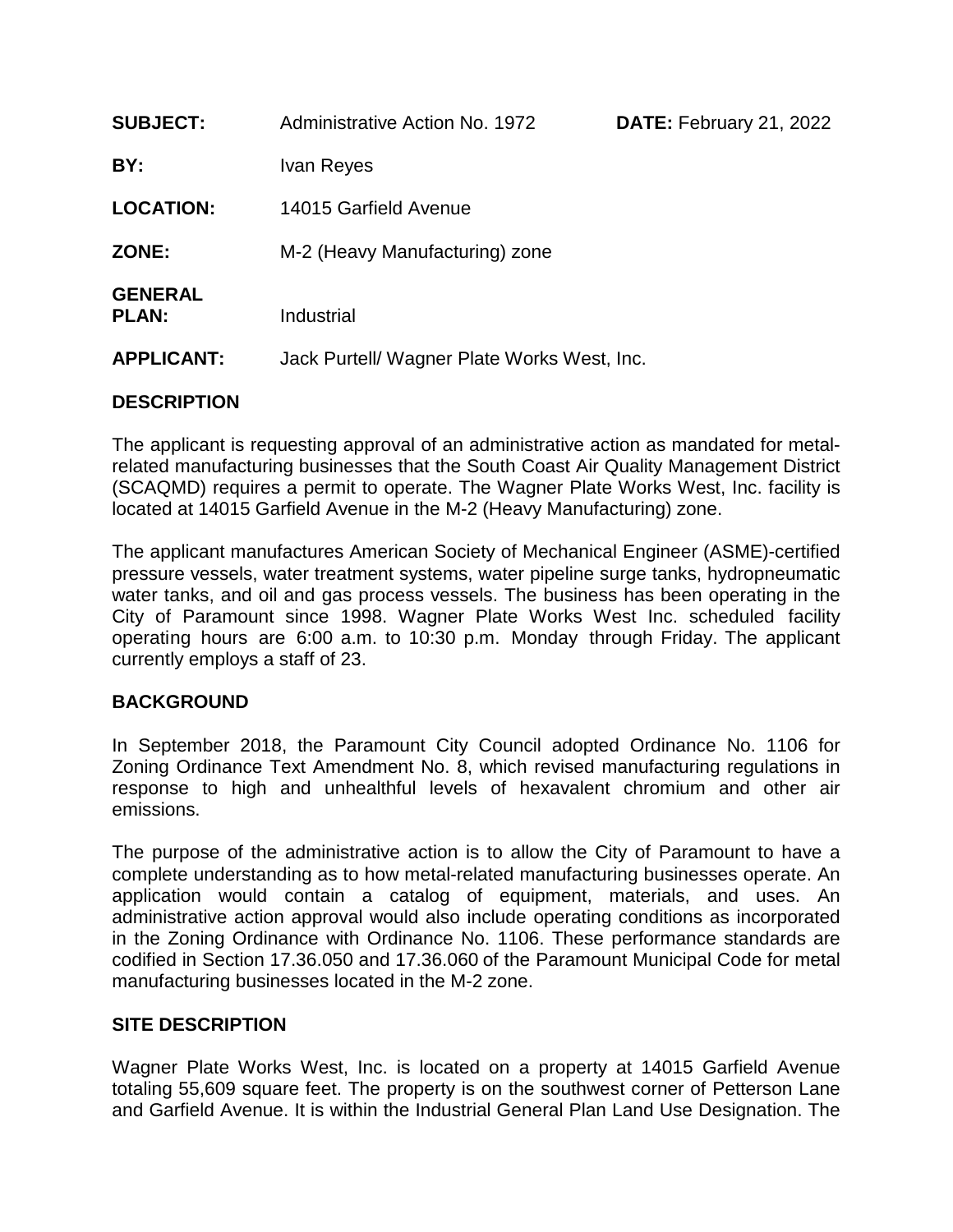business is accessed from two driveways – the main entrance off Garfield Avenue and one driveway off Petterson Lane.



## **SITE PLAN**

The site plan below is oriented with the north arrow direction on the top side. There are four buildings onsite totaling 11,290 square feet and as pictured below. The main entrance with a customer and employee parking lot faces Garfield Avenue. A six-foothigh block wall with wrought iron gates secures the property along Jefferson Street and within the parking lot.

[removed from public distribution]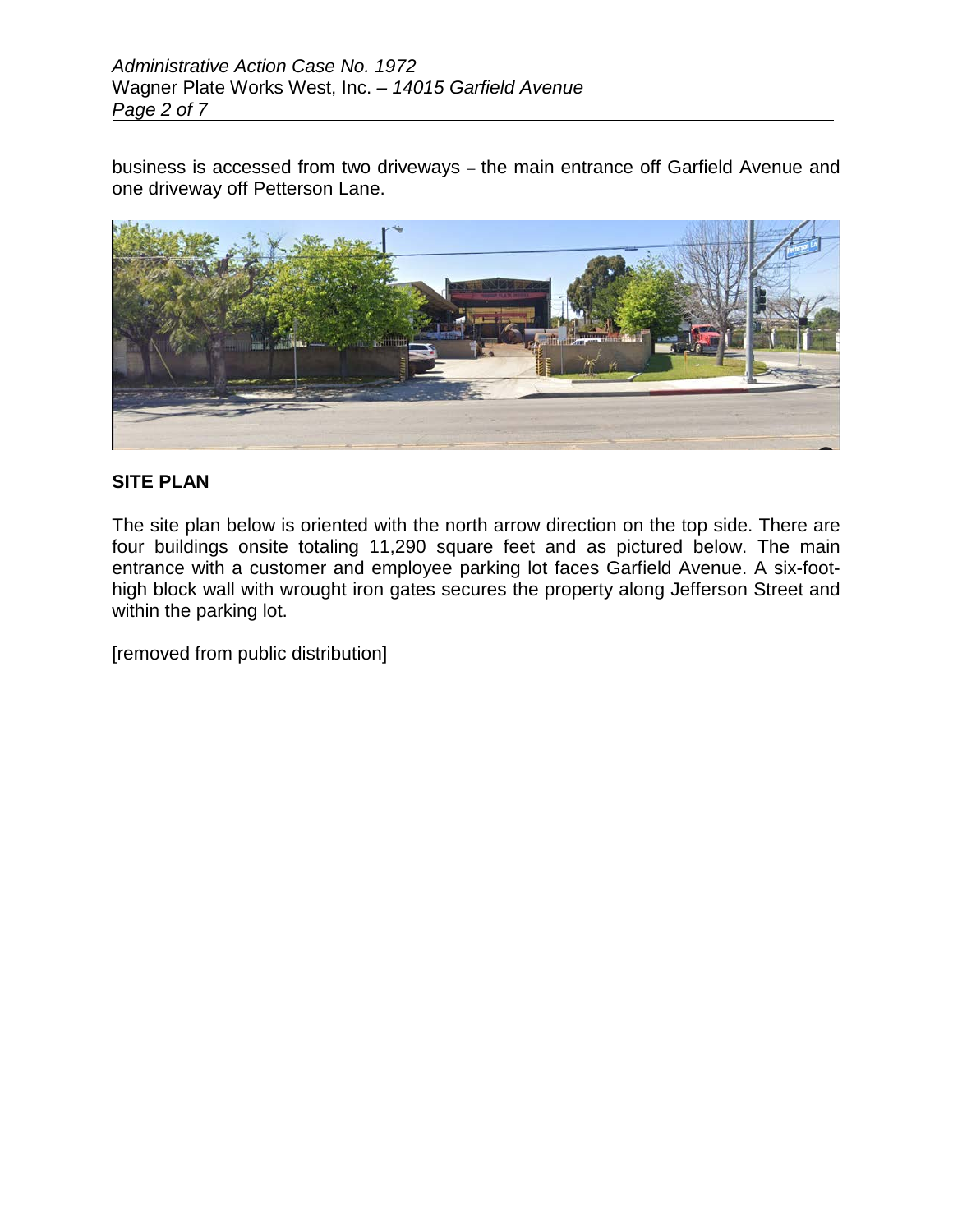### **APPLICATION DETAILS**

The following details are compiled from the Administrative Action application, Planning Department records, and SCAQMD information.

### Business Operations

### **OFFICE**

The applicant notes office space in the building off Garfield Avenue. Office operations includes the water division office, sales, human resources, IT, engineering, and finance.

#### MANUFACTURING

As noted above, Wagner Plate Works West, Inc. manufactures pressure vessels that meet American Society of Mechanical Engineers (ASME) requirements. Pressure vessels are containers for the containment of pressure, either internal or external. Pressure vessels are designed to contain liquids, vapors, and gases. Wagner Plate Works manufactures water treatment and water pipeline surge tanks, hydropneumatic water tanks (a hydropneumatic tank contains pressurized air and water), and oil/gas process vessels. Clients are primarily municipal water districts.

Products take approximately four to six weeks to complete. The process includes sandblasting and the application of epoxy coatings – both process permitted with the South Coast Air Quality Management District (SCAQMD). Other work includes steel cutting, roll forming, and welding. Two semi-truck trips occur during a typical week.

#### PERMITS – SCAQMD

| Permit No. | <b>Description</b>                   |  |  |
|------------|--------------------------------------|--|--|
| 591785     | Permit to operate abrasive blasting. |  |  |
| 591786     | Permit to operate spray equipment    |  |  |

### PERMITS – OTHER AGENCIES

| Agency                                              | Permit No. | <b>Description</b>                        |
|-----------------------------------------------------|------------|-------------------------------------------|
| California<br>Environmental<br>Protection<br>Agency | 10267276   | California Environmental Reporting System |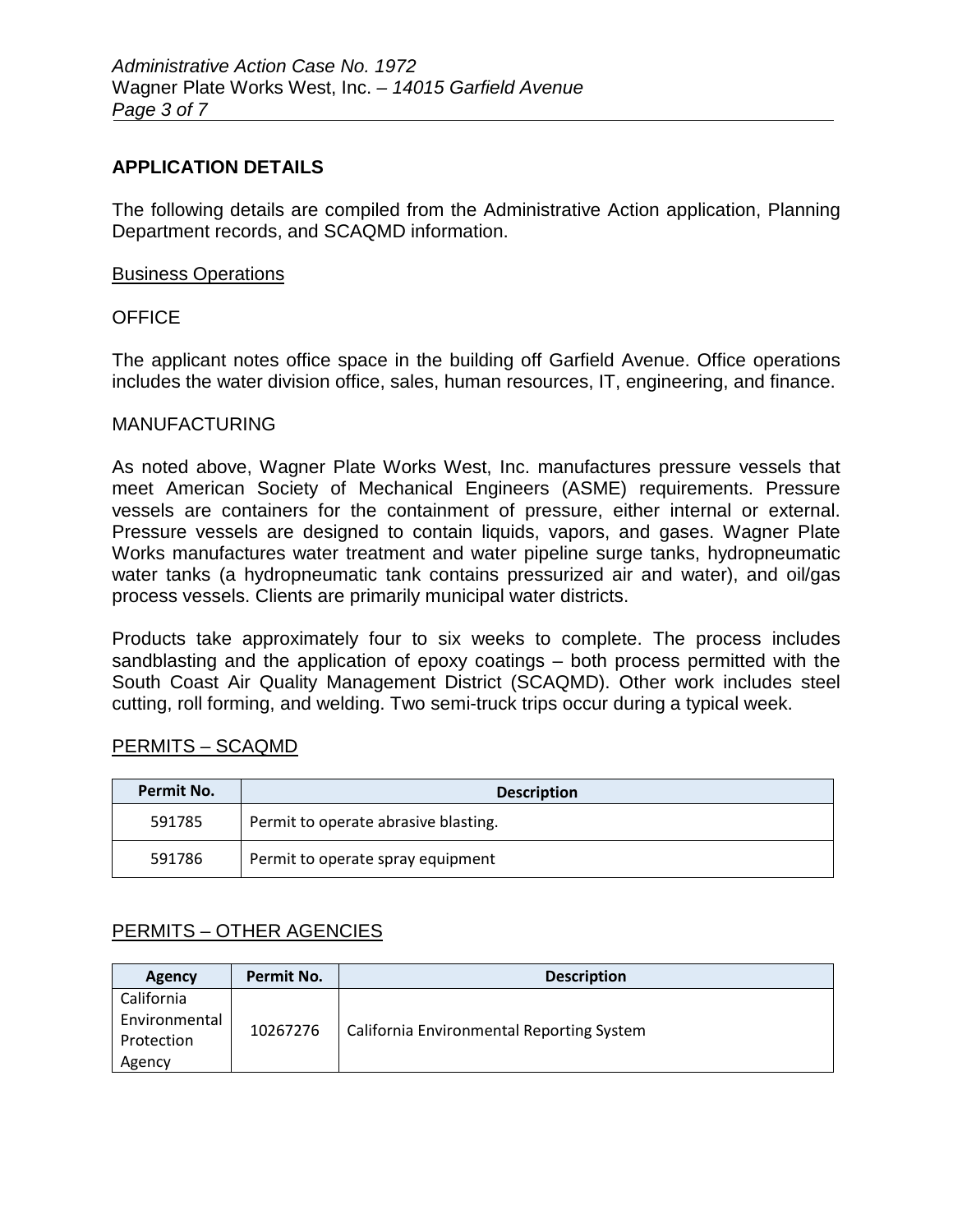| Water<br>Resources<br><b>Control Board</b> | WDID:4<br>191027119 | Stormwater Discharge |
|--------------------------------------------|---------------------|----------------------|
|--------------------------------------------|---------------------|----------------------|

# *OTHER PERMITS*

Paramount Conditional Use Permits.No conditional use permits (CUPs) have been issued for this facility.

The International Organization for Standards (ISO). The applicant dos not maintain ISO certification.

Signs. Section 17.36.050(D) includes provisions for a wall sign to be installed in compliance with M-2 sign regulations. Wagner Plate Works West, Inc. has an existing wall sign, which staff has deemed appropriate in compliance with Section 17.36.050(D) of the Paramount Municipal Code.



Notices of Violations (NOV). The SCAQMD has not issued any NOVs to Wagner Plate Works West, Inc. within the last ten years.

Public tours. Due to safety concerns, the applicant cannot commit to an annual onsite tour. As an alternative, the applicant will inform the community-at-large about business operations and practices at an off-site location in cooperation with City staff.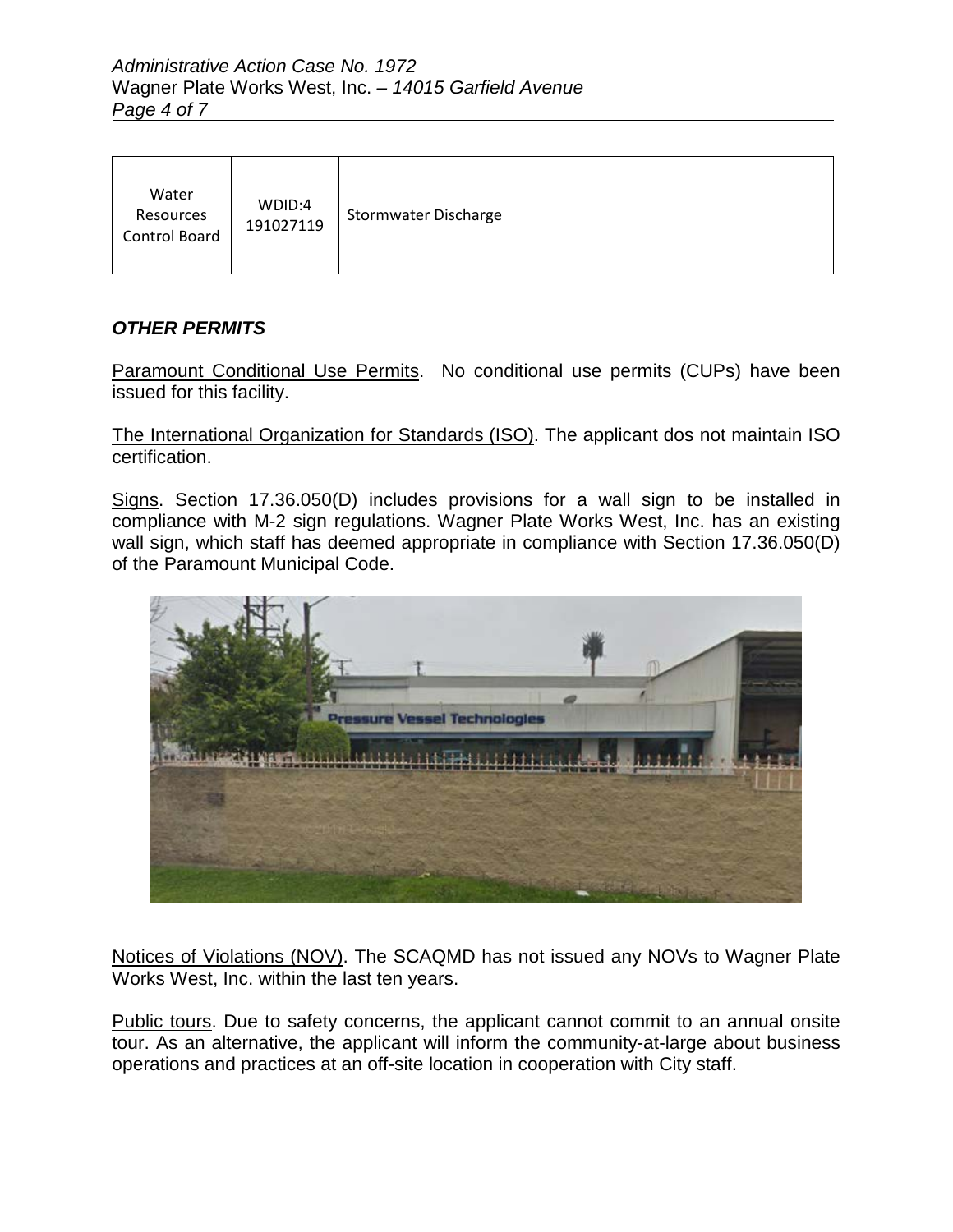### **RECOMMENDED ACTION:**

Administrative Action Case No. 1972 is approved subject to the following conditions:

- 1. Except as set forth in conditions, development shall remain substantially as shown on the approved plans. New development must be approved by the Planning Department before construction.
- 2. \_\_\_\_\_This application shall not be effective until the applicant has first filed at the office of the Planning Department a sworn affidavit by Monday, February 28, 2022 both acknowledging and accepting all conditions of approval of this Administrative Action. Failure to provide the City of Paramount with the requisite affidavit shall render the Administrative Action void.
- 3. \_\_\_\_\_No future exterior structural alteration, other than those building treatments previously approved, shall be permitted without the prior approval of the Planning Director.
- 4. The use of tarps is prohibited in front setbacks, side setbacks that abut an alley or street, and over driveways.
- 5. \_\_\_\_\_No wrought iron, metal, steel, etc. security bars shall be installed on the exterior of any window with visibility from the public rights-of-way.
- 6. \_\_\_\_\_Landscaping shall be maintained to the satisfaction of the Planning Department in perpetuity. Landscape changes are subject to Planning Department review and approval. Mature trees shall not be removed without prior approval by the Planning Department. Plant material shall be maintained in a thriving condition, free from weeds and overgrowth, in perpetuity in compliance with Chapter 17.96 (Water-Efficient Landscape Provisions) of Title 17 (Zoning Ordinance) of the Paramount Municipal Code.
- 7. \_\_\_\_\_Sufficient quantities of exterior paint shall be maintained for the removal of graffiti, peeling paint, or other blemishes on the exterior of buildings.
- 8. \_\_\_\_\_\_The project shall comply with all pertinent Building and Safety Division requirements.
- 9. \_\_\_\_\_The operator shall, at all times, maintain and comply with required operating permits from all pertinent agencies.
- 10. The responsible party shall maintain to the extent feasible the existing equipment, materials, and uses as listed to the Planning Department in the application materials for this Administrative Action, including but not limited to all equipment, materials, or uses permitted by the City, South Coast Air Quality Management District, Los Angeles County Fire Department, Los Angeles County Sanitation District, and the Regional Water Quality Control Board. The responsible party shall notify the Planning Department of proposed equipment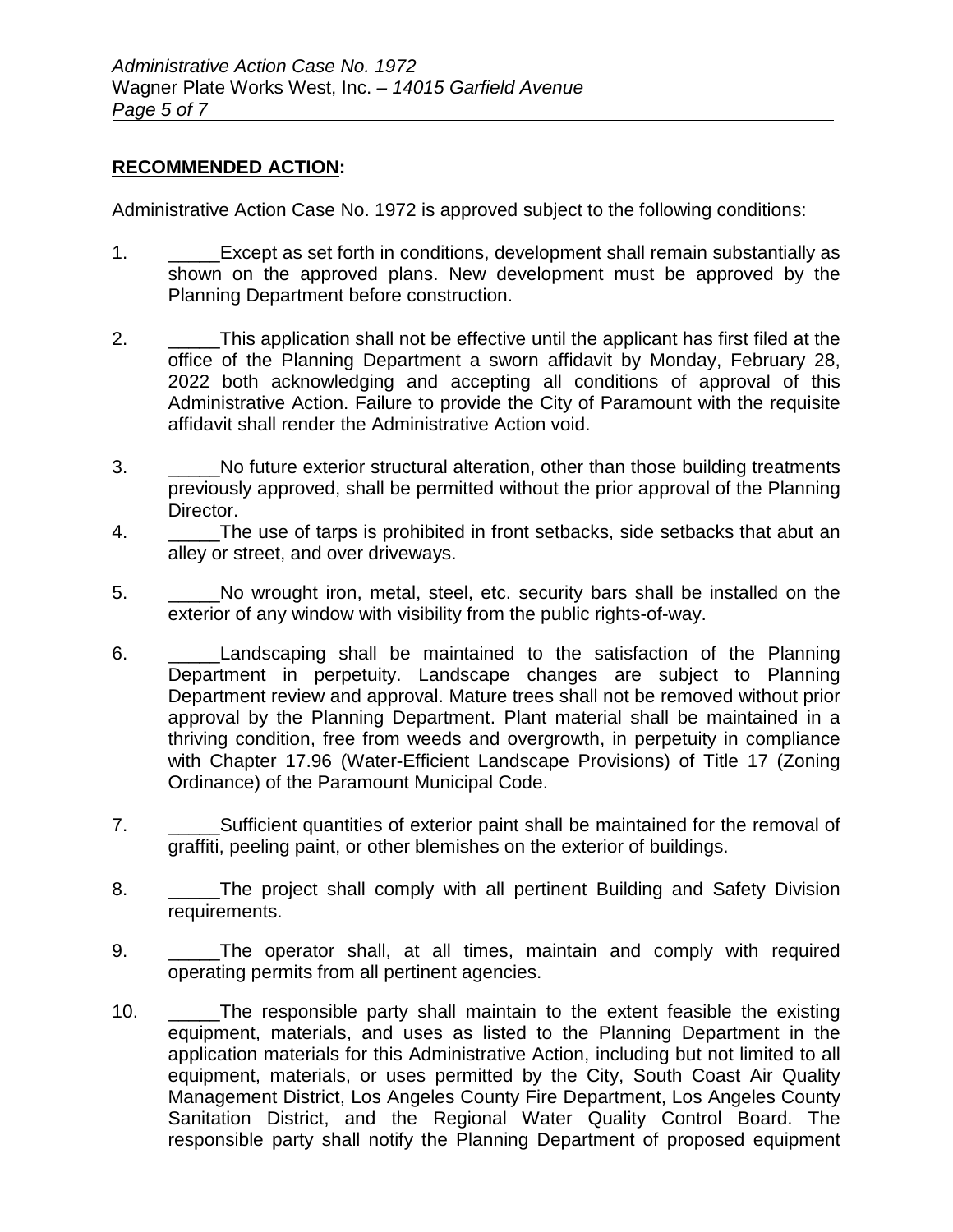that requires building, mechanical, plumbing, or electrical permits or a combination one or more permits. The responsible party shall notify the Planning Department of proposed uses. Any new equipment, materials, or uses must comply with the Paramount Municipal Code and the conditions set forth herein.

- 11. \_\_\_\_\_The responsible party shall comply with and maintain required permits from all other applicable regulatory agencies, including but not limited to the United States Environmental Protection Agency, the Los Angeles County Fire Department, the South Coast Air Quality Management District, the State Water Resources Control Board, and the Los Angeles Regional Water Quality Control Board, and the City of Paramount. The use of Best Available Control Technology is required at minimum. A facility shall install Lowest Achievable Emission Rate equipment if required by the South Coast Air Quality Management District.
- 12. The use shall comply with required housekeeping and best management practices of the South Coast Air Quality Management District and all applicable regulatory government agencies.
- 13. \_\_\_\_\_To the extent that installation of emissions control equipment, including retrofit equipment, is required by an applicable South Coast Air Quality Management District rule or regulation, then such required emissions control equipment shall comply with Best Available Control Technology requirements. A facility shall install Lowest Achievable Emission Rate equipment if required by the South Coast Air Quality Management District.
- 14. Core production and manufacturing activities shall be conducted within an enclosed structure. Notwithstanding the foregoing, ancillary activities including but not limited to maintenance; inspection; measuring; active packing, loading, and unloading of deliveries shall be permitted outdoors. Other ancillary activities shall be approved by the Planning Director.
- 15. All feasible building resiliency and environmental sustainability provisions shall be incorporated into any new construction and significant building rehabilitation.
- 16. \_\_\_\_\_The exterior wall sign identifying the business shall be maintained in good condition in compliance with Section 17.36.030 of the Paramount Municipal Code. Any changes to the sign shall be reviewed and approved by the Planning Department.
- 17. \_\_\_\_\_Certification is encouraged to be obtained from the International Standardization Organization (ISO) or equivalent international standard-setting body as relevant regarding environmentally sustainable practices and organization.